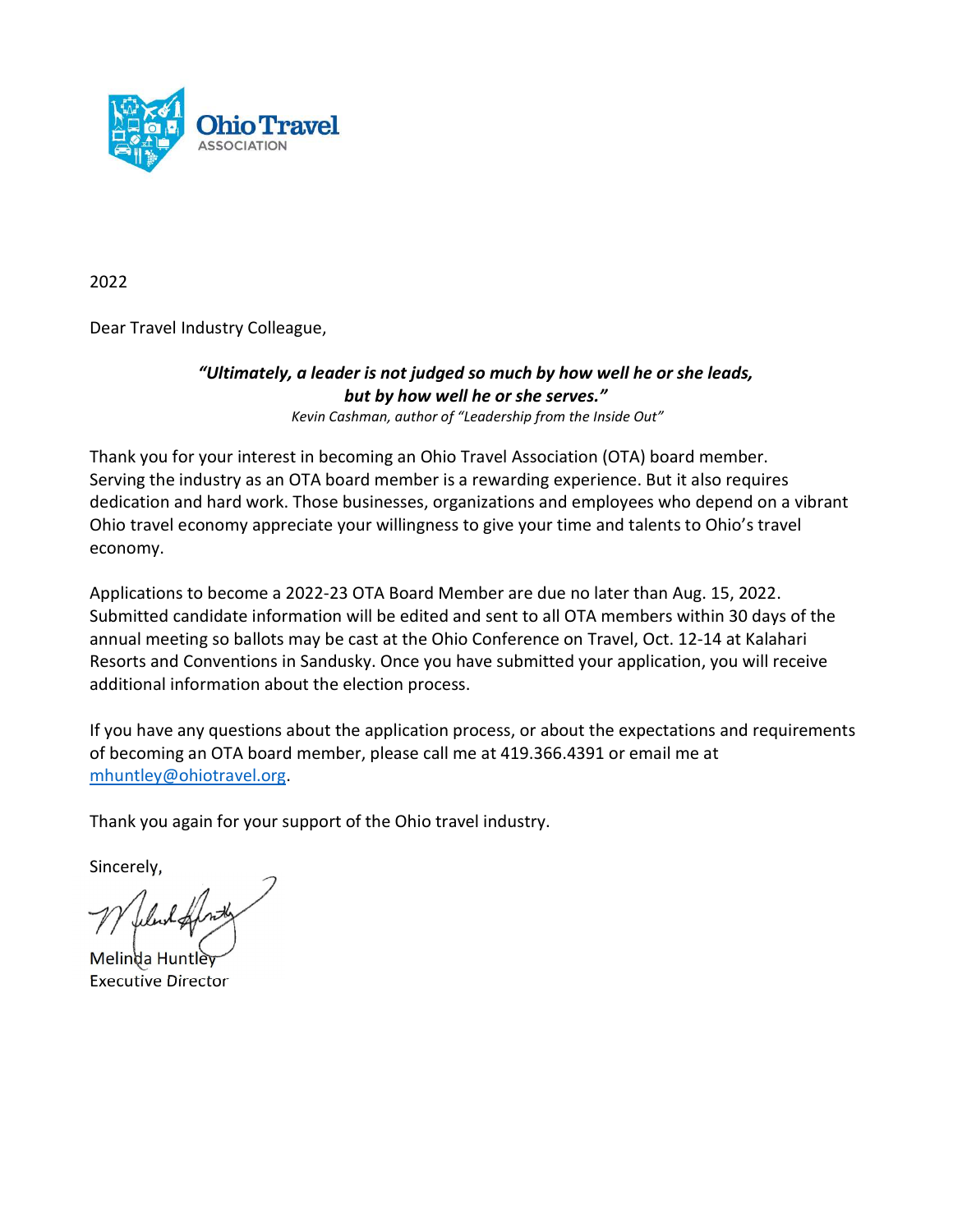

## Board of Directors Job Description

| <b>TITLE:</b>                      | Member, OTA Board of Directors                                                                                                                                                                                                                                                                                                                                                                                                                                                                                                                           |  |  |
|------------------------------------|----------------------------------------------------------------------------------------------------------------------------------------------------------------------------------------------------------------------------------------------------------------------------------------------------------------------------------------------------------------------------------------------------------------------------------------------------------------------------------------------------------------------------------------------------------|--|--|
| <b>REPORTS TO:</b>                 | <b>OTA Board President</b>                                                                                                                                                                                                                                                                                                                                                                                                                                                                                                                               |  |  |
| <b>PURPOSE:</b>                    | To serve the board as a voting member; to develop policies, procedures, and<br>regulations for the operation of OTA; to monitor finances for the organization, its<br>programs, and its performance                                                                                                                                                                                                                                                                                                                                                      |  |  |
| <b>TERM:</b>                       | Board members serve 3-year terms beginning and ending with the OTA Annual<br>Meeting.                                                                                                                                                                                                                                                                                                                                                                                                                                                                    |  |  |
| <b>TIME</b><br><b>REQUIREMENT:</b> | Attend four annual board meetings as scheduled<br>$\bullet$<br>Serve as a committee member or chair on at least one standing committee<br>$\bullet$<br>Attend committee meetings either in-person or via conference calls<br>$\bullet$<br>Attend annual board retreat in November<br>$\bullet$<br>Attend regional meetings, annual meeting at the Ohio Conference on Tourism<br>$\bullet$<br>each fall, and other OTA activities                                                                                                                         |  |  |
| <b>MAJOR DUTIES:</b>               | Govern OTA by the broad policies developed by the board<br>$\bullet$<br>Establish overall long and short term goals, objectives and priorities for OTA in<br>$\bullet$<br>meeting the needs of its members and Ohio's tourism industry<br>Recommend policy to the board<br>$\bullet$<br>Promote OTA membership through networking, etc.<br>$\bullet$<br>Monitor and evaluate the effectiveness of OTA through regular reviews of<br>$\bullet$<br>programs, finances, and services<br>Foster positive relations between OTA and its partners<br>$\bullet$ |  |  |
| <b>EXPECTATIONS:</b>               | Active board participation<br>$\bullet$<br>Preparation prior to meetings by being aware of issues and agenda items<br>$\bullet$<br>Contribution of skills, knowledge, and experience<br>$\bullet$<br>Participation in decision-making<br>$\bullet$<br>Assume leadership roles in all board activities, including sponsor development<br>$\bullet$<br>Serve the needs of the OTA membership<br>$\bullet$                                                                                                                                                  |  |  |

Complete a conflict of interest and ethics agreement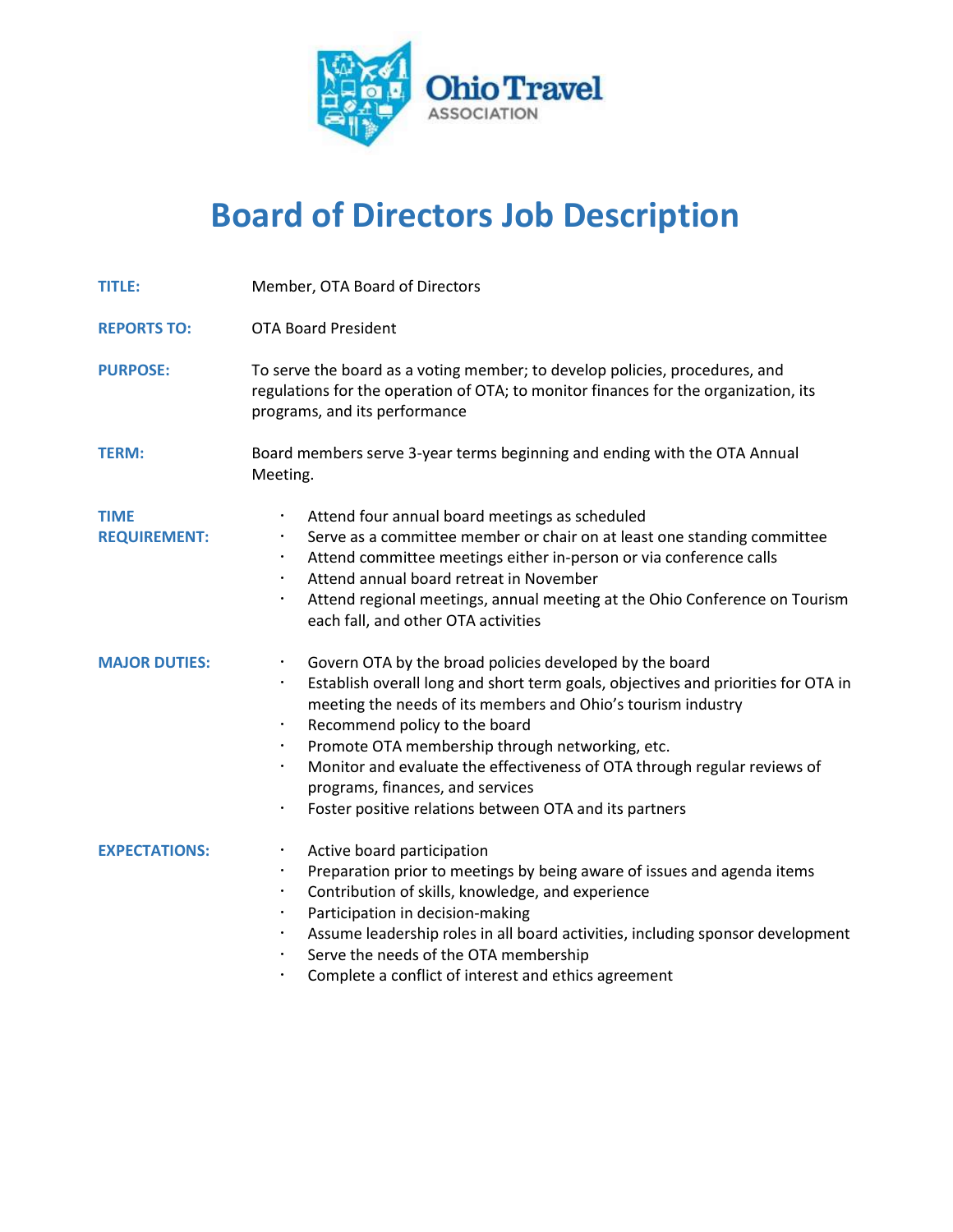

## Nomination Application to the OTA Board of Directors

Please return to mhuntley@ohiotravel.org by Aug. 15, 2022 for consideration during the state tourism conference election.

Thank you for expressing an interest in board service for the Ohio Travel Association. As the travel industry association representing all sectors of the industry, Ohio Travel Association offers you the opportunity to shape the exciting future of Ohio's travel industry.

| Name                                                                                                                                  |                                                                                                                           |                                                                                                                                                                                                         |  |
|---------------------------------------------------------------------------------------------------------------------------------------|---------------------------------------------------------------------------------------------------------------------------|---------------------------------------------------------------------------------------------------------------------------------------------------------------------------------------------------------|--|
|                                                                                                                                       | Title<br>Company to the company of the company of the company of the company of the company of the company of the company |                                                                                                                                                                                                         |  |
| Address                                                                                                                               |                                                                                                                           |                                                                                                                                                                                                         |  |
| <b>Business Phone Example 2014</b>                                                                                                    | Email                                                                                                                     |                                                                                                                                                                                                         |  |
| economy and the OTA board:<br>accounting<br>investment strategies<br>sponsor development<br>public speaking<br>other (please specify) | <b>Imanagement</b><br>marketing<br>leducation<br>member recruitment                                                       | Please check the following areas where your education and/or skills could contribute to boosting Ohio's travel<br>media relations<br>legislative relations<br>community relations<br>strategic planning |  |

Please respond to the following questions. You may respond handwritten on this application, or by attaching a typed version. One additional page describing qualifications for this position not solicited elsewhere may be attached.

What can you most contribute to OTA and the industry?